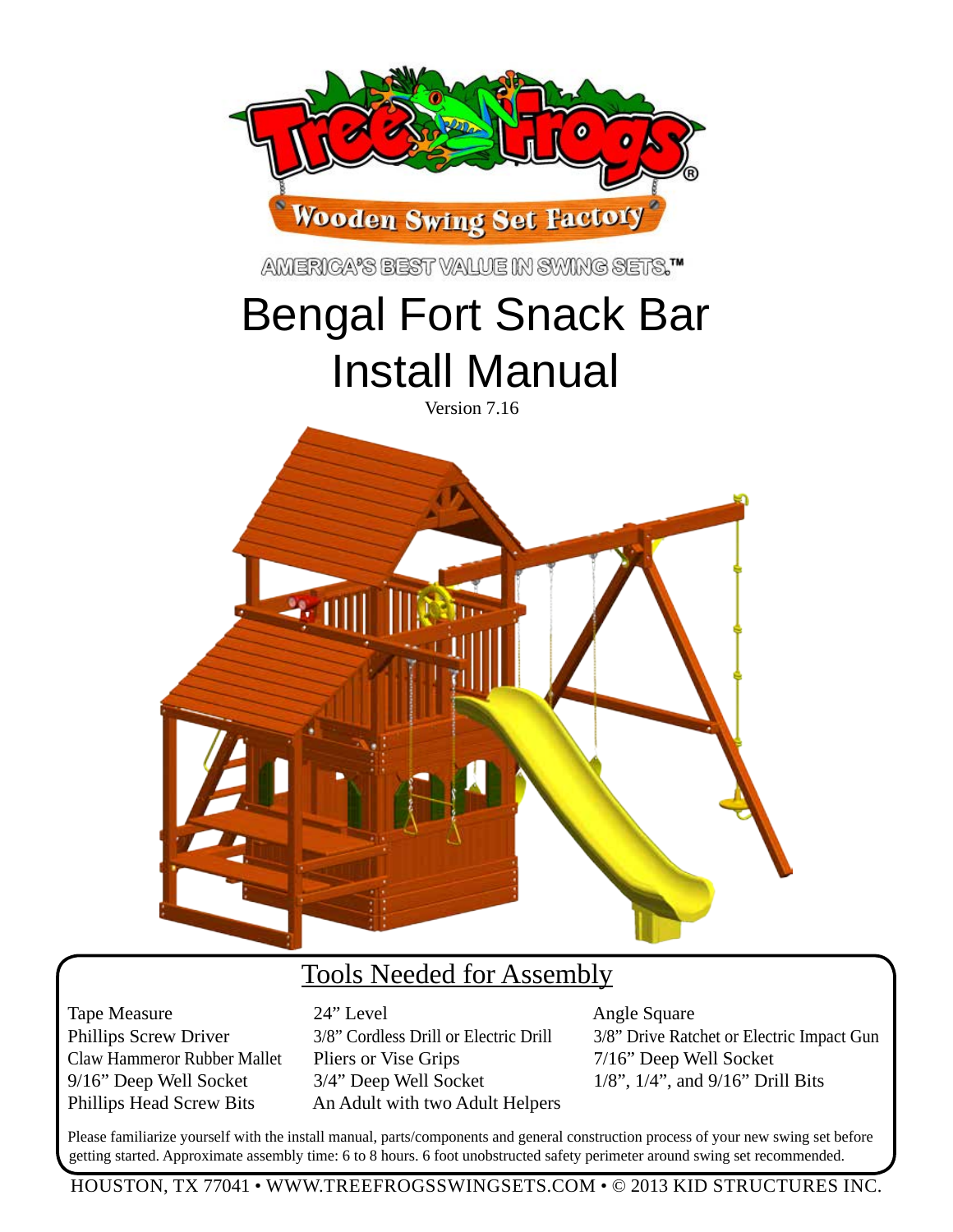## **Choosing A Location For Your Playset**

When choosing a location for your swing set, always keep your child or children's safety in mind. Here are some recommendations to help you locate and install a safe play area.

- This play set is designed for the use of 4 occupants who have a combined weight not exceeding 800 pounds on the elevated floor; 3 occupants who have a combined weight of 525 pounds on the swing area; for a total Unit capacity of 5 occupants who have a combined weight of 1325. (this weight is not including the picnic table area)
- On-site adult supervision is required.
- The swing set should be located on level ground. The stationary components such as ladders and slides are required to be a minimum of six feet from any structure or obstruction such as a fence, garage, house, tree, overhanging branches, electrical wires, clotheslines, etc. Any swinging equipment is also required to be a minimum distance twice the height of the swing beam away from these obstructions or structures as well. The swing set should be located a safe distance from any water hazards, such as a lake, river, bayou, swimming pool, etc.
- Do not install this residential swing set in a commercial setting. This swing set is not manufactured for commercial usage and will void all warranties. Tree Frogs Wooden Swing Set Factory is not responsible for any damages or injuries resulting from this swing set being used in a commercial setting.
- Never install this swing set indoors; or over concrete, asphalt, packed earth, grass, carpet or any other hard surface. A fall onto a hard surface can result in serious or fatal injury.
- The U.S. Consumer Product Safety Commission (CPSC) recommends that you install and maintain a resilient surface under your swing set. The CPSC's Consumer Information Sheet for Playground Surfacing Materials is on the next page. A resilient surface, should be installed after the swing set has been completely assembled according to these instructions. The swing set must rest on solid ground. Please note that this swing set has a maximum fall height of 7'.

## Maintaining Your Swing Set

Here are some maintenance tips required to insure safe play on your swing set for years of fun.

- At the beginning of each usage season and every two weeks during, check: nuts and bolts and tighten as needed, swing seats, chains, ladders, slides, rope and wood components for sign of deterioration and replace if necessary.
- On a yearly basis, we recommend that you coat your swing set with a sealant or preservative. You may also want to spot sand any areas prior to sealing.

\*\* Special note: Although we recommend that you reseal your swing set annually, you may have to touch up the high traffic areas and/or areas that have a high exposure to direct sunlight.\*\*

- Be sure that the sealant you select is non-toxic and child safe. Your local Tree Frogs Wooden Swing Set Factory dealer may offer a complete power wash and reseal and maintenance program.
- Do not use line trimmers or "weed eaters" around your swing set. The line will remove both paint and wood from uprights and base pieces. Any damage resulting from this type of abuse is not covered under our limited warranty.
- Remove plastic swing seats and take in doors or do not use when temperature drops below  $0^{\circ}$ F.

### **Weight Limits for Tree Frogs Swing Sets**

Fort Platform: 800 Lbs. Total Weight Swing Belts: 175 Lbs. Trapeze: 125 Lbs. Full Bucket Swing: 50 Lbs. Toddler Bucket Swing: 50 Lbs. Tire Swing: 125 Lbs. Total Weight Rope Ladder: 75 Lbs. Rock Wall: 150 Lbs. All Slides: 125 Lbs.

 Tree Frogs recommends that the weight limits for all components must not be exceeded. Failure to adhere to these and other safety guidelines could result in damage to the swing set and/or injury to the users.

## **Please keep this install manual for future reference.**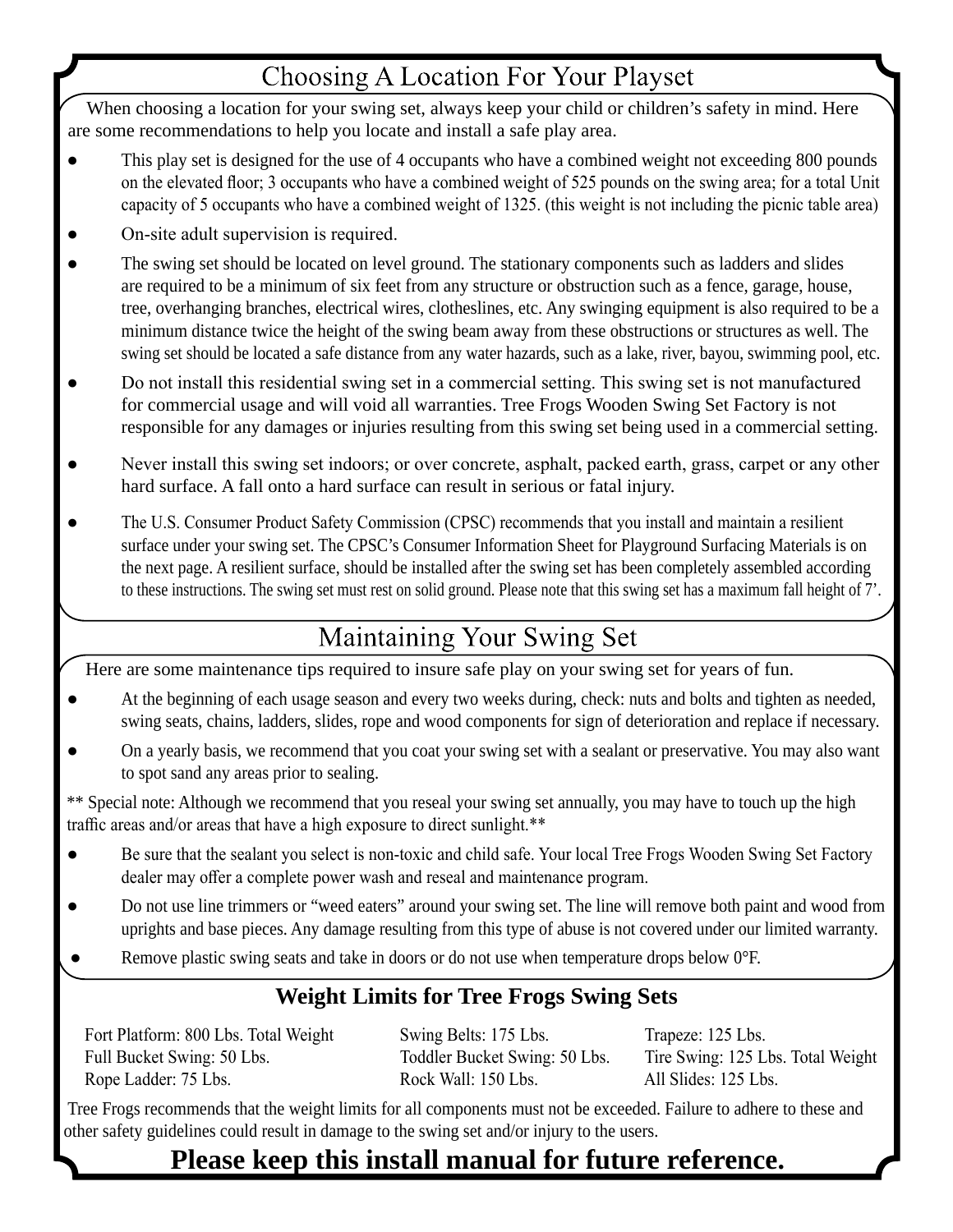## To insure SAFE PLAY adults must teach children:

- Not to walk close to, in front of, behind, or between moving items.
- Not to swing empty swing seats.
- Not to swing sideways into the path of adjacent swings.
- Not to use the swing set in a manner other than that for which it is intended.
- Not to get off the equipment while it is in motion.
- Not to jump off the tower.
- Not to stand in the swing seats.
- Not to swing so high that chains become slack, or above the height of the swing support.
- Not to jump on a slide.
- Not to climb on top of the swing support.
- Not to attach to the swing set any item that is not specifically designed for use with the equipment, such as (but not limited to) jump ropes, clotheslines, pet leashes, cables, and chains. These may become strangulation hazards.
- To hold on to swings and climbers with both hands.
- To slide feet first, never head first.
- To watch for other children while swinging or playing near the swing set.

## To also insure SAFE PLAY adults must:

- Limit climbing and swinging heights to each child's ability.
- Verify that suspended climbing ropes are secured at both ends.
- Verify that suspended climbing ropes cannot be looped back on themselves.
- Dress children appropriately for play. Use well-fitted shoes that do not have slippery soles.
- Avoid ponchos, scarves, hoods, loose fitting clothing, neckties, and any clothing with a drawstring. Serious injury could result should any part of the children's clothing become entangled in the swing set.
- Do not allow children to play wearing helmets.
- Remember that children are inventive. When they develop games that are unsafe, be alert and change the rules.

## IMPORTANT - PLEASE READ

As fresh lumber acclimates to its new environment, the natural tendencies of the tree can show itself in the form of checks, or "cracks" in the lumber. In almost all cases this is normal and it will not affect the structural integrity of your play set.

Cosmetic defects that do not affect the structural integrity of the product, or natural defects of wood such as warping, checking or any other physical properties of wood that do not present a safety hazard, are not covered by this warranty.

Defects that develop because the product is exposed to extreme climate conditions are not covered by this warranty.

Defects that develop as a result of faulty or improper installation of the product are also not covered by this warranty.

Most cracks are not warrantable, however if you believe that the integrity of your play set is compromised by this natural occurrence, please contact the Tree Frogs Swing Set Dealer that you purchased your swing set from.

We appreciate your purchase and know that you will enjoy your play system for many years to come.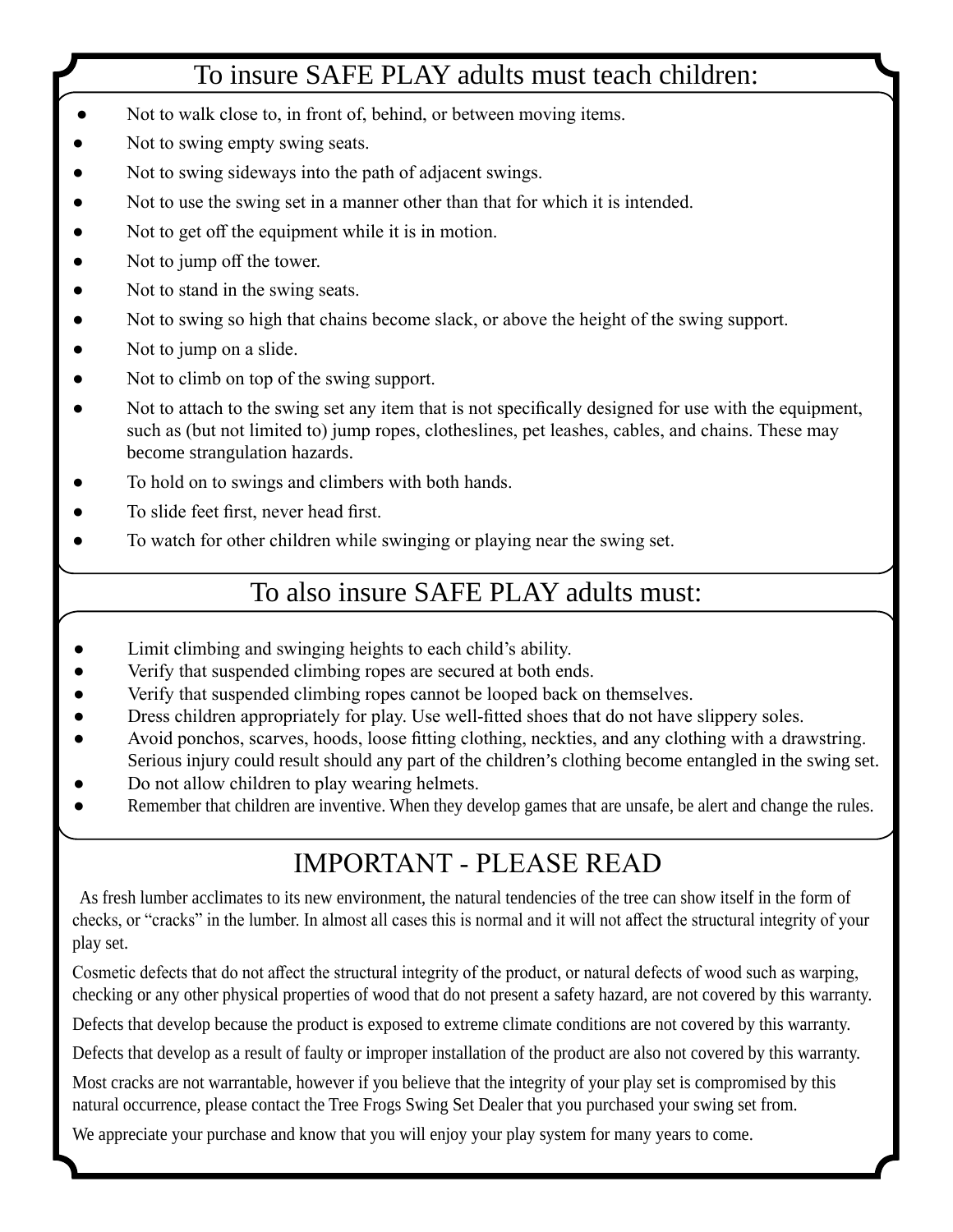|           | <b>Pre-Assembly Hints</b>                                                                                                                                                                                                                                                                     |
|-----------|-----------------------------------------------------------------------------------------------------------------------------------------------------------------------------------------------------------------------------------------------------------------------------------------------|
|           | Depending on your experience, assembly of our play sets can take as little as 6 hours up to 24 hours, depending on size, after<br>inventory of parts; therefore, we recommend you set aside a full two days for assembly.                                                                     |
|           | Identify all of the parts for your play set. Empty each box and lay out boards so you can see each part. Your instruction book will<br>have detailed drawings that will make it easy for you to recognize individual parts. Keep all hardware and metal parts separate<br>from wooden pieces. |
| ٠         | After everything is laid out, check carefully to ensure all parts are present. Make sure there are no broken boards.                                                                                                                                                                          |
|           | Find an area to sort your hardware. It is best to open the hardware on a solid surface so that you do not lose any pieces in the grass.<br>This will save time and familiarize you with all the different pieces in the hardware bag.                                                         |
| injury.** | ** Important note: Wood has some natural defects such as knots, surface cracks, etc We reject parts that are structurally defective. We use<br>a high quality lumber in our structures; however, you should inspect each part for splinters or rough spots and sand them smooth to prevent    |
|           | After familiarizing yourself with all of the components, read all instructions thoroughly. Reading instructions after you have<br>studied the parts will help you understand more clearly the installation process, and help to eliminate unnecessary mistakes.                               |
|           | Pay close attention to the diameter and length of each bolt and screw.                                                                                                                                                                                                                        |
| ٠         | Never tighten hardware completely at first. It helps to have some adjustment for bolt alignment while you are attaching parts<br>together. After everything is square, tighten each joint.                                                                                                    |
| $\bullet$ | After the main unit is assembled it is critical that the floor is level and square. If the main frame is not level, the walls and floor<br>will be out of square.                                                                                                                             |
| $\bullet$ | After you complete installation, make sure every bolt, screw, and nut is tight, and every board is secure. Wood will expand and<br>contract with the seasons.                                                                                                                                 |
| $\bullet$ | Place the set on level ground, not less than 6ft from any structure or obstruction such as a fence, garage, house, overhanging<br>branches, laundry lines, or electrical wires.                                                                                                               |
| $\bullet$ | All 1/4" and 3/8" lag bolts must have pre-drilled holes 1-1/2" to 2" deep. Use a 1/8" drill bit for the 1/4" lag bolts and 1/4" drill bit<br>for 3/8" lag bolts. Use pre-drilled holes in facias as a reference for placing lag bolt pilot holes.                                             |
| ٠         | If a board lifts or rises causing a gap between boards when running in lag bolts or screws, back out the screw or lag bolt and press<br>or apply pressure (but not enough to crack or break board) while re-running in the lag bolt or screw in the same hole.                                |
| $\bullet$ | Do not over tighten bolts, lag bolts or screws. You can damage boards, break hardware, and/or strip out the hardware.                                                                                                                                                                         |
|           | When using hammer do not beat on the hardware, but gently tap it in. Never beat on the wood as it will leave marks.                                                                                                                                                                           |
|           | Leveling Your Swing Set During Assembly                                                                                                                                                                                                                                                       |
| $\bullet$ | Complete the steps which will be the basic frame of the fort {i.e. four corner posts with base (sand box boards) and deck supports}                                                                                                                                                           |
| $\bullet$ | Position in the most level area chosen for the play set, keeping in mind the location and size of the swing beam, ladder, slides, etc. that extend off the fort.                                                                                                                              |
|           | Once the frame is in the final position, check for vertical and horizontal levelness to determine which side(s) will need to be dug into the ground to level the play set.                                                                                                                    |
|           | With a shovel, score the ground around the outside edges of the sandbox boards on the 'high' side of the fort. This is the area that                                                                                                                                                          |
|           | will be dug in. Make sure to score deep enough; the scored lines will be your digging template.                                                                                                                                                                                               |
|           | Push the frame off and away from the scored area, far enough to dig and remove dirt to reach the appropriate depth.                                                                                                                                                                           |
|           | Dig a channel along the scored line(s) for the base of the fort (corner post and sandbox boards) to rest into. Dig the channel(s) to the same level                                                                                                                                           |
|           | depth. The bottom of the channel(s) should be level to each other so your frame doesn't teeter or rock because the channel(s) are uneven.                                                                                                                                                     |
|           | Once you have removed enough grass and dirt, slide/push the frame into the channel(s). Place a level on the vertical and horizontal                                                                                                                                                           |
|           | boards of the frame to determine if enough soil, or too much, was removed.                                                                                                                                                                                                                    |
|           | Repeat this process until the basic frame is plumb and level and in its final position before completing the rest of the assembly.                                                                                                                                                            |
|           | Measure to make sure fort is square.                                                                                                                                                                                                                                                          |
|           | ** Important: if you require a channel depth of more than 6",                                                                                                                                                                                                                                 |

then we recommend you have your play set area professionally graded before completing assembly. \*\*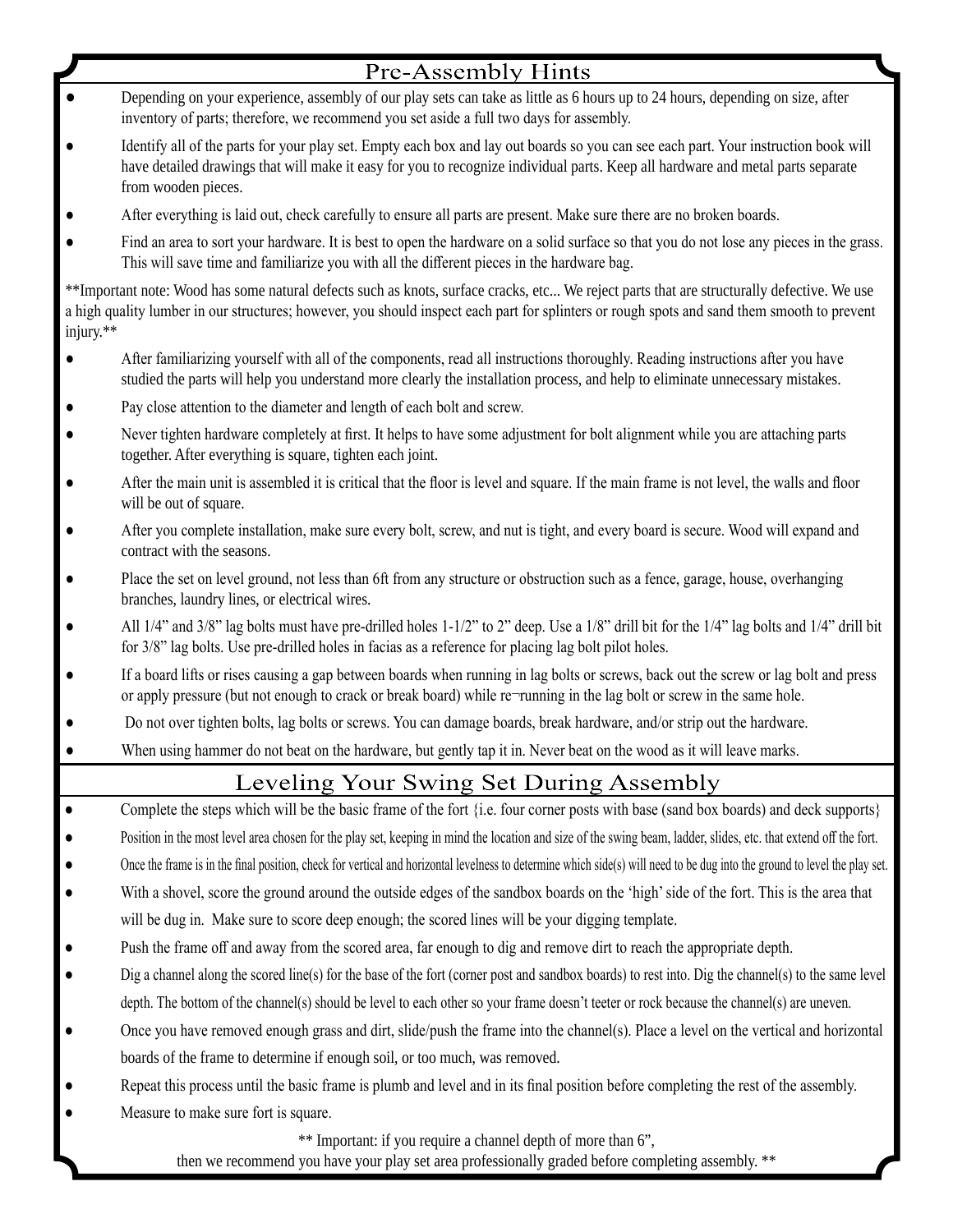#### CONSUMER INFORMATION SHEET FOR PLAYGROUND SURFACING MATERIALS

The U.S. Consumer Product Safety Commission (CPSC) estimates that about 100,000 playground equipment related injuries resulting from falls to the ground surface are treated annually in U.S. hospital emergency rooms. Injuries involving this hazard pattern tend to be among the most serious of all playground injuries, and have the potential to be fatal, particularly when the injury is to the head. The surface under and around playground equipment can be a major factor in determining the injury-causing potential of a fall. It is self-evident that a fall onto a shockabsorbing surface is less likely to cause a serious injury than a fall onto a hard surface. However, it should be recognized that some injuries from falls will occur no matter what playground surfacing material is used.

Playground equipment should never be placed on hard surfaces such as concrete or asphalt. Grass may appear to be acceptable, but can turn to hard packed earth in areas of high traffic. Shredded bark mulch, wood chips, or fine gravel are considered to be acceptable shock absorbing surfaces when installed and maintained at a sufficient depth under and around play equipment.

#### TABLE 1 -CRITICAL HEIGHTS (in feet) OF TESTED MATERIAL

| UNCOMPRESSED DEPTH |        |         | <b>COMPRESSED DEPTH</b> |
|--------------------|--------|---------|-------------------------|
| 6 Inch             | 9 Inch | 12 Inch | 9 inch                  |
|                    | 10     |         | 10                      |
| 6                  | 10     |         |                         |
| 6                  |        | >12     | 6                       |
|                    |        |         |                         |
|                    |        | n       |                         |
| 6                  |        | 10      | 6                       |
|                    |        | 6       |                         |
| 10-12              | N/A    | N/A     | N/A                     |
|                    |        |         |                         |

\*\* This is data from tests conducted by independent testing laboratories on a 6 inch depth of uncompressed shredded tire samples produced by four manufacturers. The test reported critical heights, which varied from 10 feet to greater than 12 feet. It is recommended that persons seeking to install shredded tires as a protective surface request test data from the supplier showing the critical height of the material when it was tested in accordance with ASTM F1292.

Table 1 should be read as follows: If, for example, uncompressed wood chips are used at a minimum of 6 inches, the Critical Height is 7 feet. If 9 inches of uncompressed wood chips are used, the Critical Height is 10 feet. It should be noted that, for some materials, the Critical Height decreases when the material is compressed. It is recommended that a shock absorbing material should extend a minimum of 6 feet in all directions from the perimeter of stationary equipment such as climbers and slides. However, because children may deliberately jump from a moving swing, the shock absorbing material should extend in the front and rear of a swing a minimum distance of 2 times the height of the pivot point measured from a point directly beneath the pivot on the supporting structure.

This information is intended to assist in comparing the relative shock-absorbing properties of various materials. No particular material is recommended over another. However, each material is only effective when properly maintained. Materials should be checked periodically and replenished to maintain correct depth as determined necessary for your equipment. The choice of a material depends on the type and height of the playground equipment, the availability in your area, and its cost.

This information has been extracted from the CPSC publications "Playground Surfacing-Technical Information Guide" and "Handbook for Public Playground Safety." Copies of these reports can be obtained by sending a postcard to:

> Office of Public Affairs U.S. Consumer Product Safety Commission Washington, D.C. 20207 Toll-free Hotline: 1-800-638-2772 or at http://www.cpsc.gov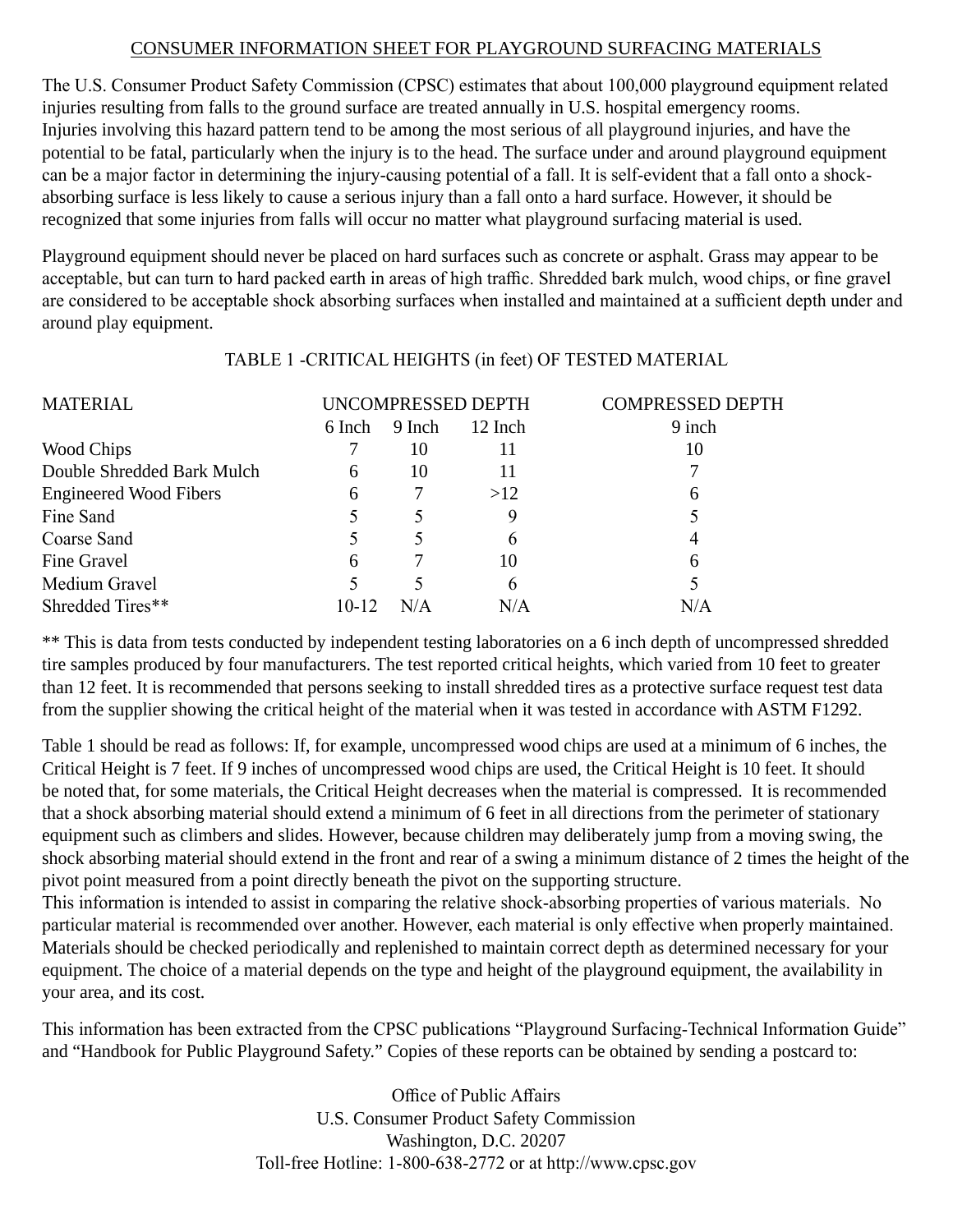# Bengal Snack Bar Lumber

| Item No.      | Part No.   | <b>Part Description</b>                 | IY. |
|---------------|------------|-----------------------------------------|-----|
| <b>BSL-1</b>  | 12-4-00139 | UNIVERSAL DECK BOARD.                   |     |
| BSL-2         | 12-4-00185 | PICNIC TABLE / LOWER FLOOR SEAT RUNNER. |     |
| BSL-3         | 13-4-00095 | TABLE BOARD.                            | 4   |
| BSL-4         | 16-4-00365 | <b>CORNER POST.</b>                     | 2   |
| BSL-5         | 12-4-00232 | <b>TABLE SUPPORT.</b>                   |     |
| BSL-6         | 10-4-00286 | FORT PLAYHOUSE PANEL FACIA.             |     |
| BSL-7         | 12-4-00233 | TABLE BOARD.                            | 3   |
| BSL-8         | 12-4-00234 | <b>TABLE CENTER SUPPORT.</b>            |     |
| BSL-9         | 13-4-00076 | <b>FORT 4-HOLE FACIA.</b>               |     |
| <b>BSL-10</b> | 19-4-00117 | WOOD ROOF BOARD.                        | 9   |
| <b>BSL-11</b> | 10-4-00368 | WOOD ROOF CENTER SUPPORT.               |     |
| <b>BSL-12</b> | 12-4-00235 | WOOD ROOF SUPPORT - RIGHT.              |     |
| <b>BSL-13</b> | 12-4-00236 | WOOD ROOF SUPPORT - LEFT.               |     |
|               |            |                                         |     |

# Bengal Snack Bar Hardware

| BSH-1 | 40-1-00082 | 3/8 USS FLATWASHER ZP.              | 18            |
|-------|------------|-------------------------------------|---------------|
| BSH-2 | 40-1-00059 | 3/8 X 3-1/2 HEX LAG SCREW.          | 18            |
| BSH-3 | 40-1-00069 | $\#$ 14 X 1-1/4 PAN PHILLIP T/S ZP. | 4             |
| BSH-4 | 40-1-00081 | 1/4 USS FLATWASHER ZP.              | 4             |
| BSH-5 | 40-1-00020 | 1-5/8 COATED DECK SCREW.            | 45            |
| BSH-6 | 40-1-00022 | 2-1/2 COATED DECK SCREW.            | 36            |
| BSH-7 | 58-1-00004 | <b>SMALL 90 DEGREE BRACKET.</b>     | $\mathcal{P}$ |
|       |            |                                     |               |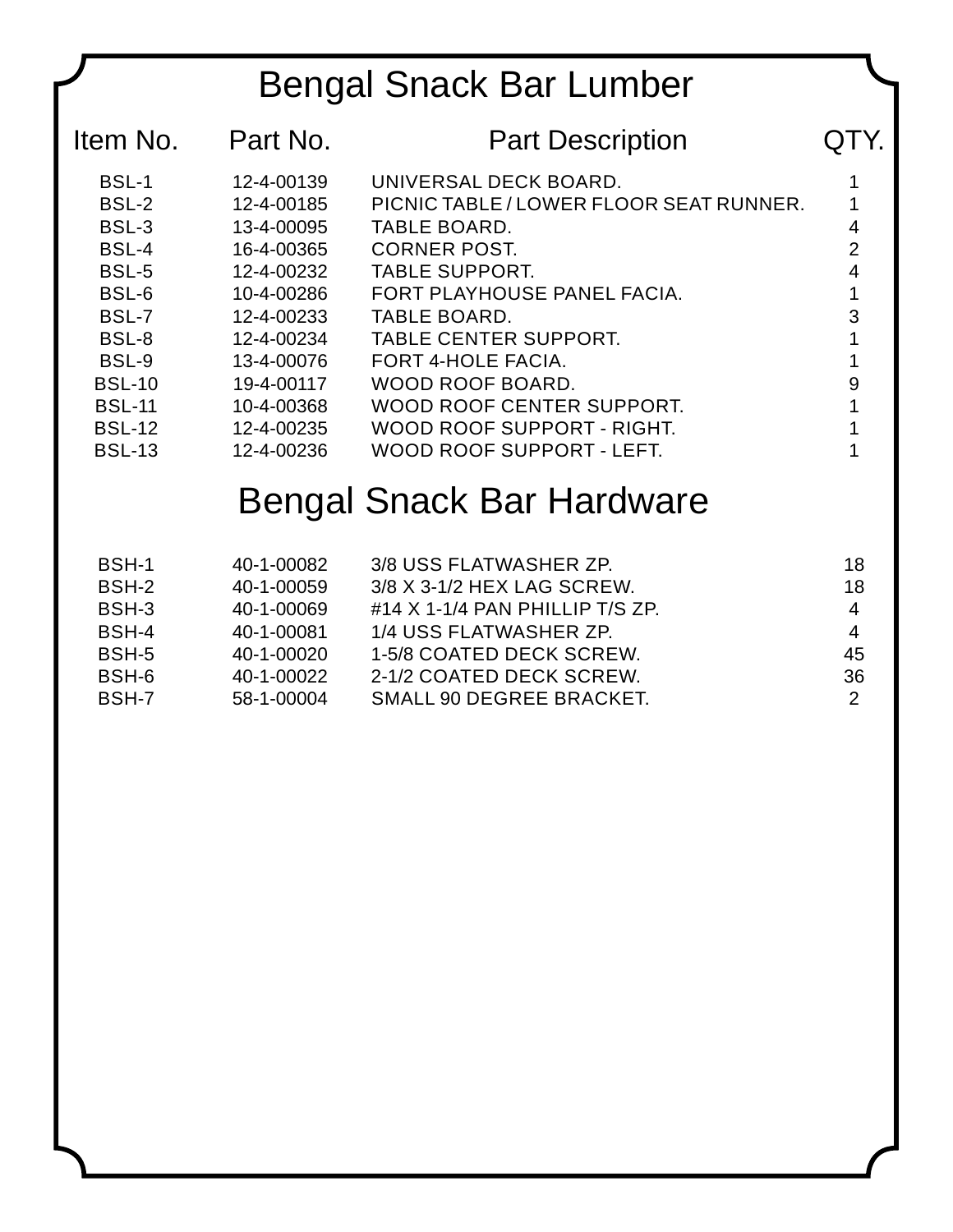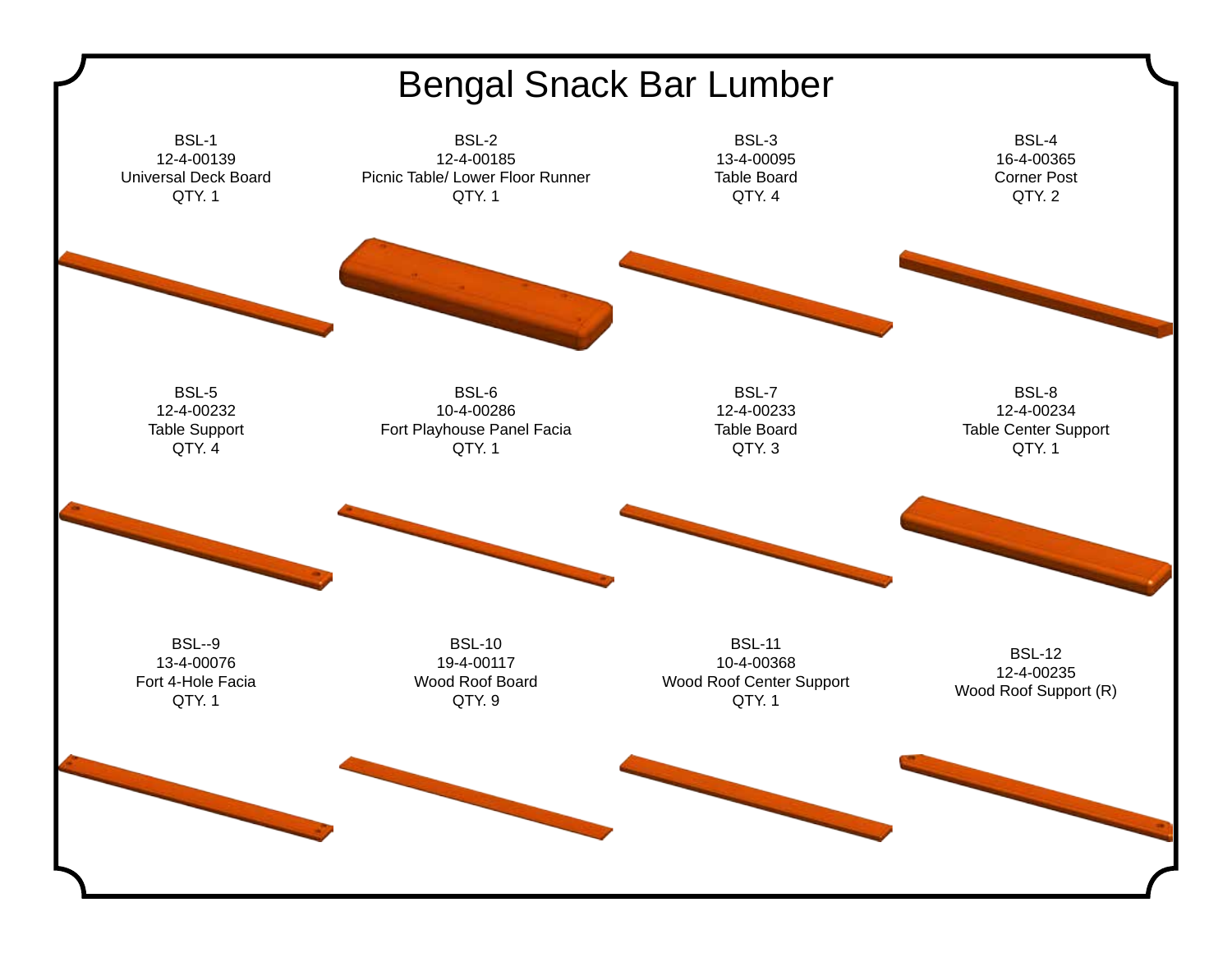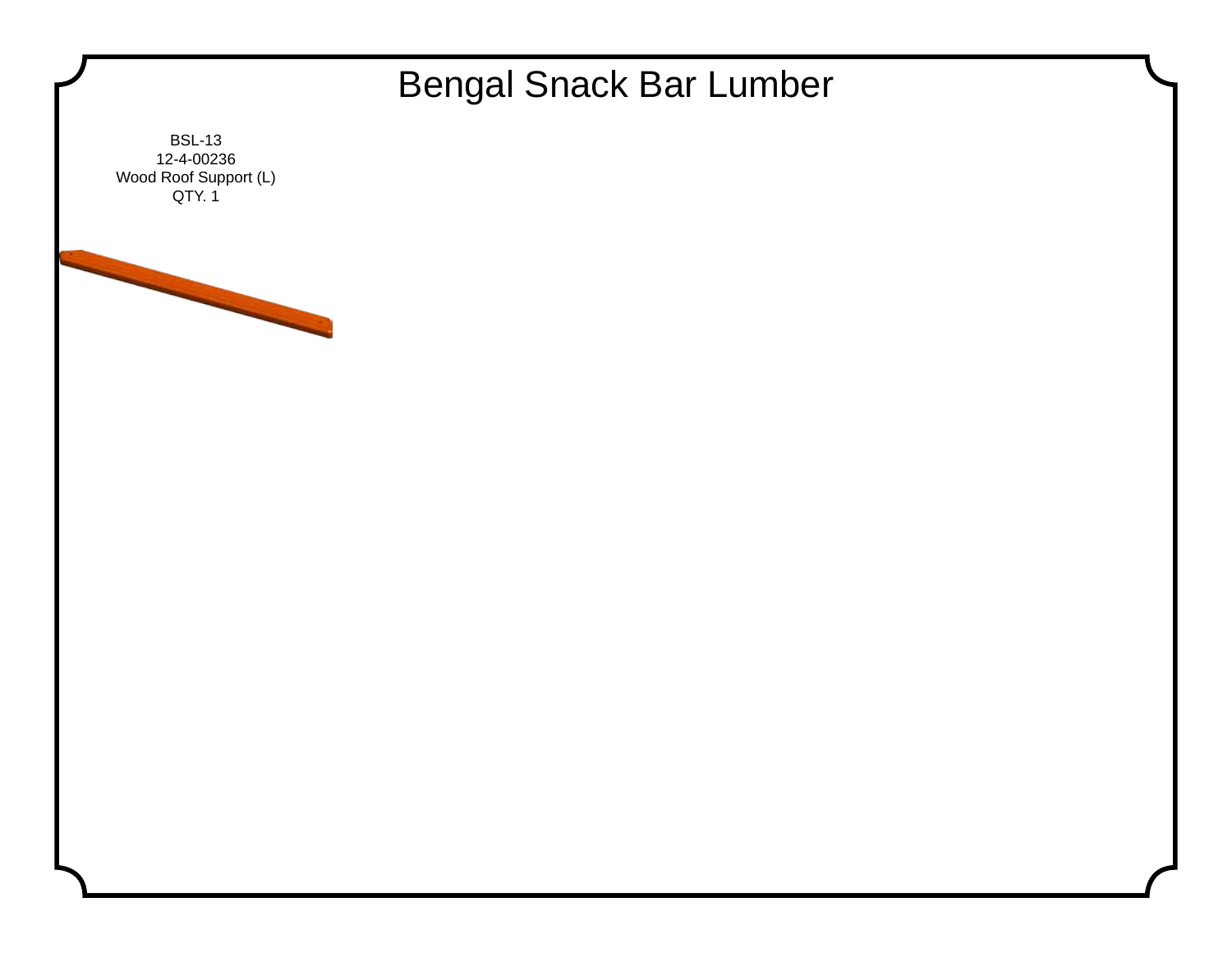

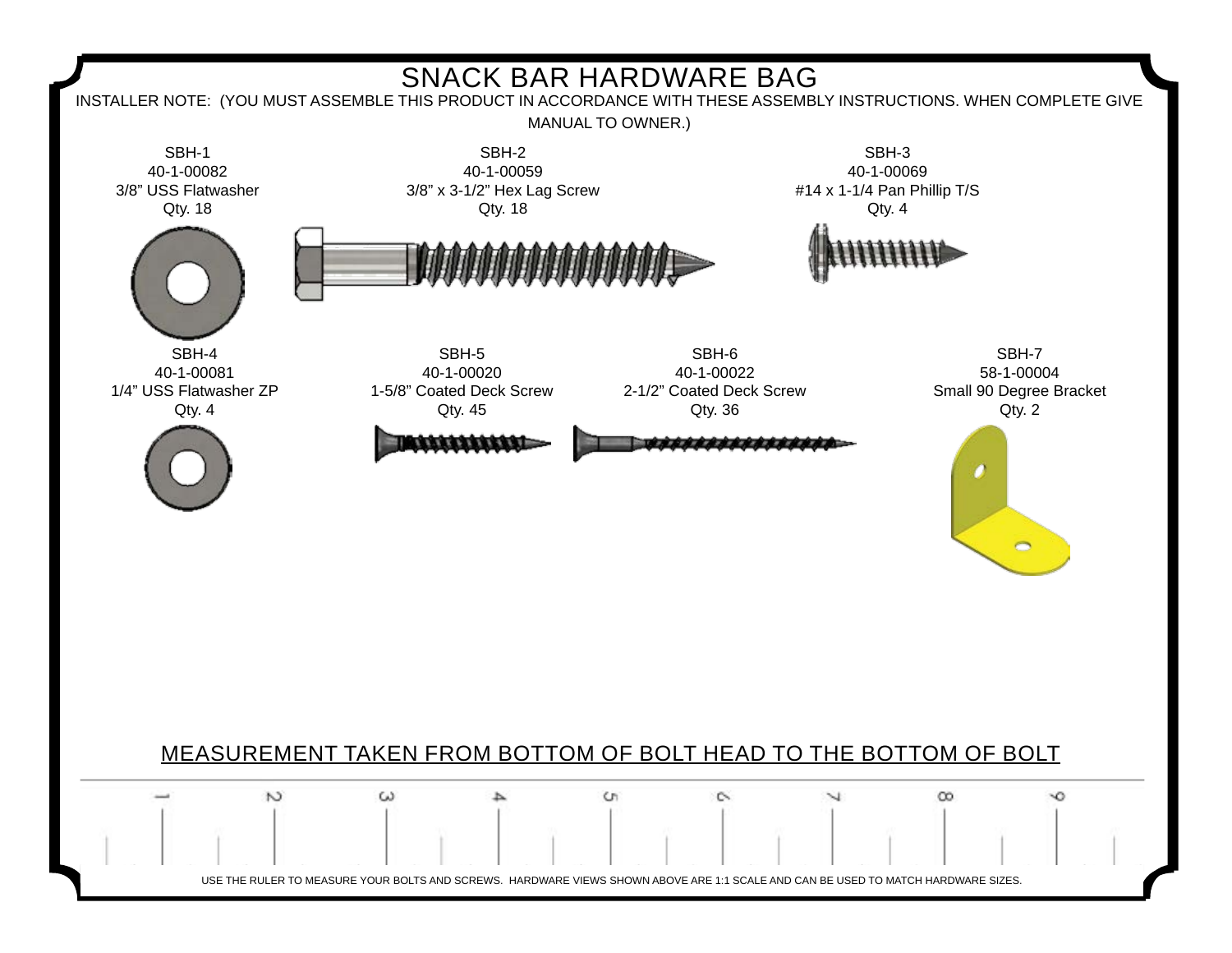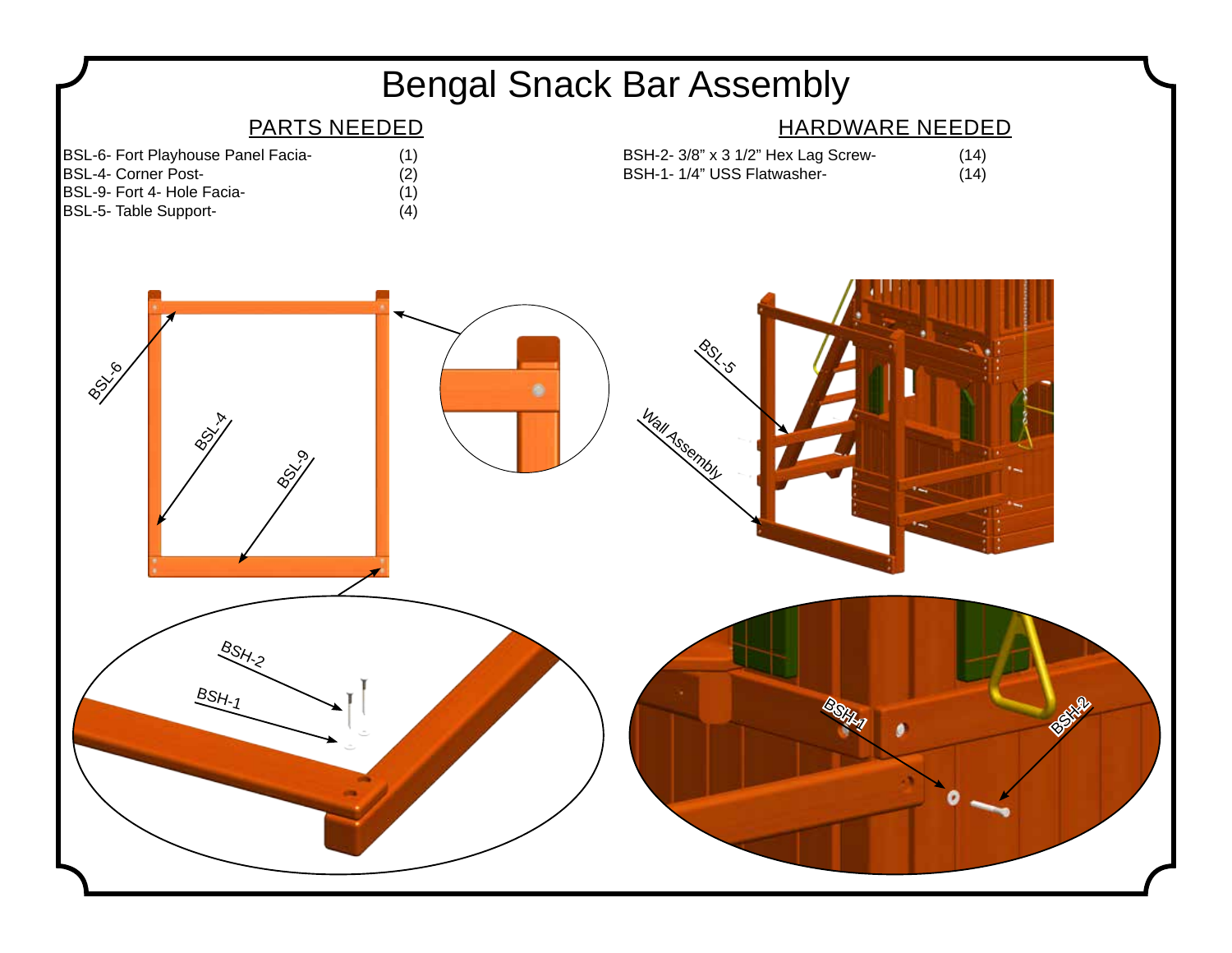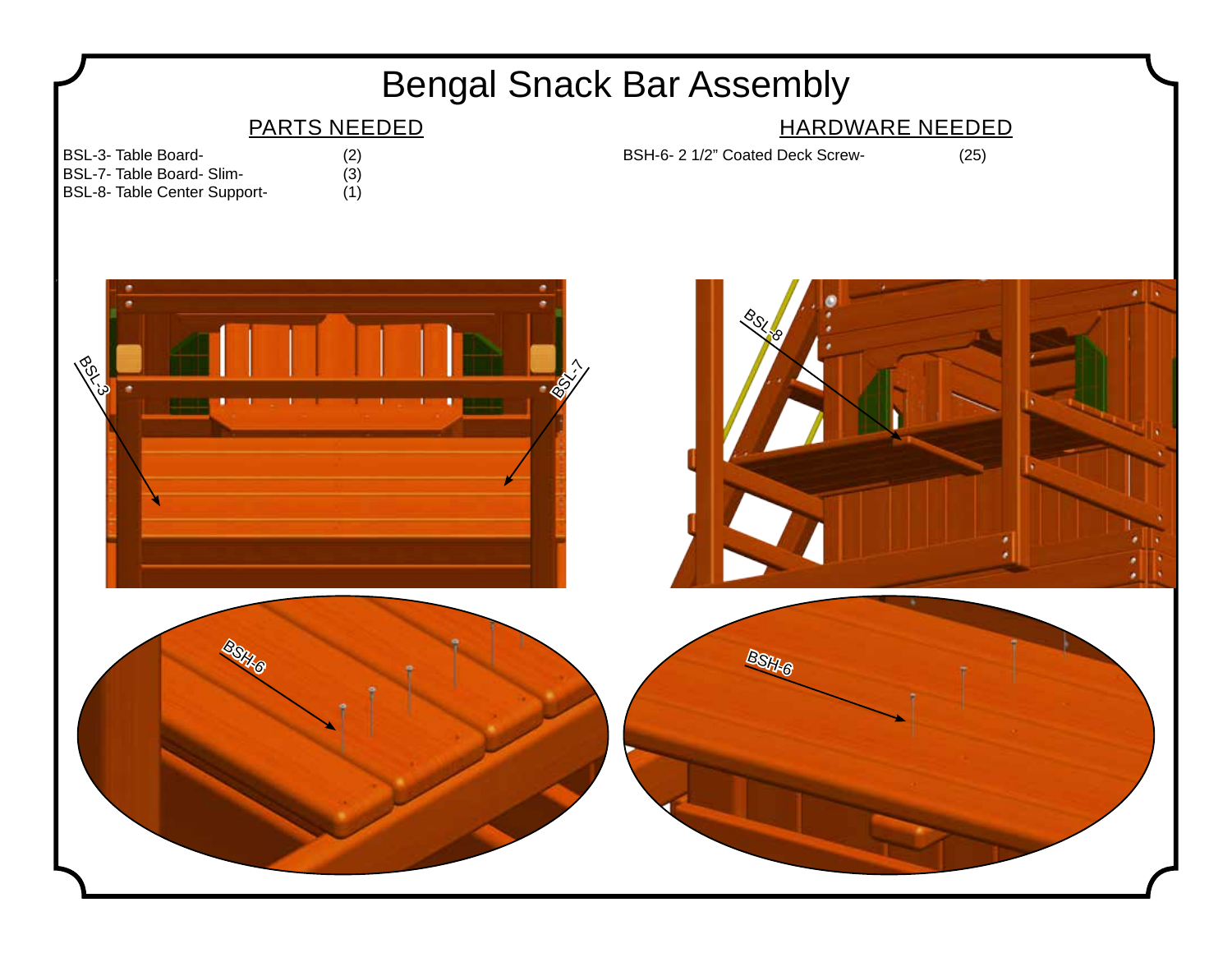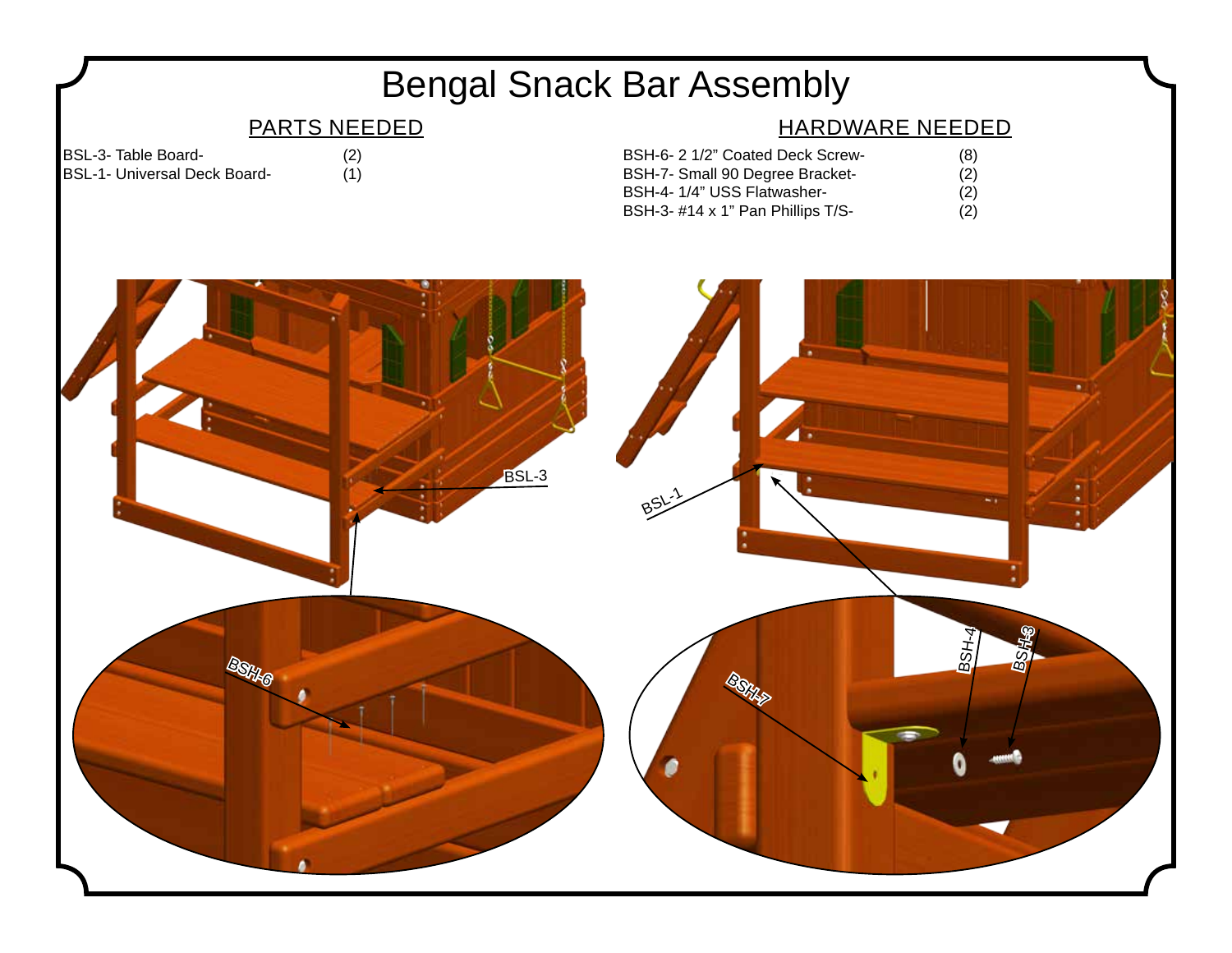# Bengal Snack Bar Assembly

## PARTS NEEDED

| <b>BSL-2- Picnic/ Lower Floor Seat Runner-</b> | (1) |
|------------------------------------------------|-----|
| BSL-13- Wood Roof Support (L)-                 | (1) |
| BSL-12- Wood Roof Support (R)-                 |     |

| I) |  |  |  |
|----|--|--|--|
| I) |  |  |  |
| I) |  |  |  |

## HARDWARE NEEDED

| BSH-6- 2 1/2" Coated Deck Screw-    | (2) |
|-------------------------------------|-----|
| BSH-1-3/8" USS Flatwasher-          | (4) |
| BSH-2- 3/8" x 3 1/2" Hex Lag Screw- | (4) |

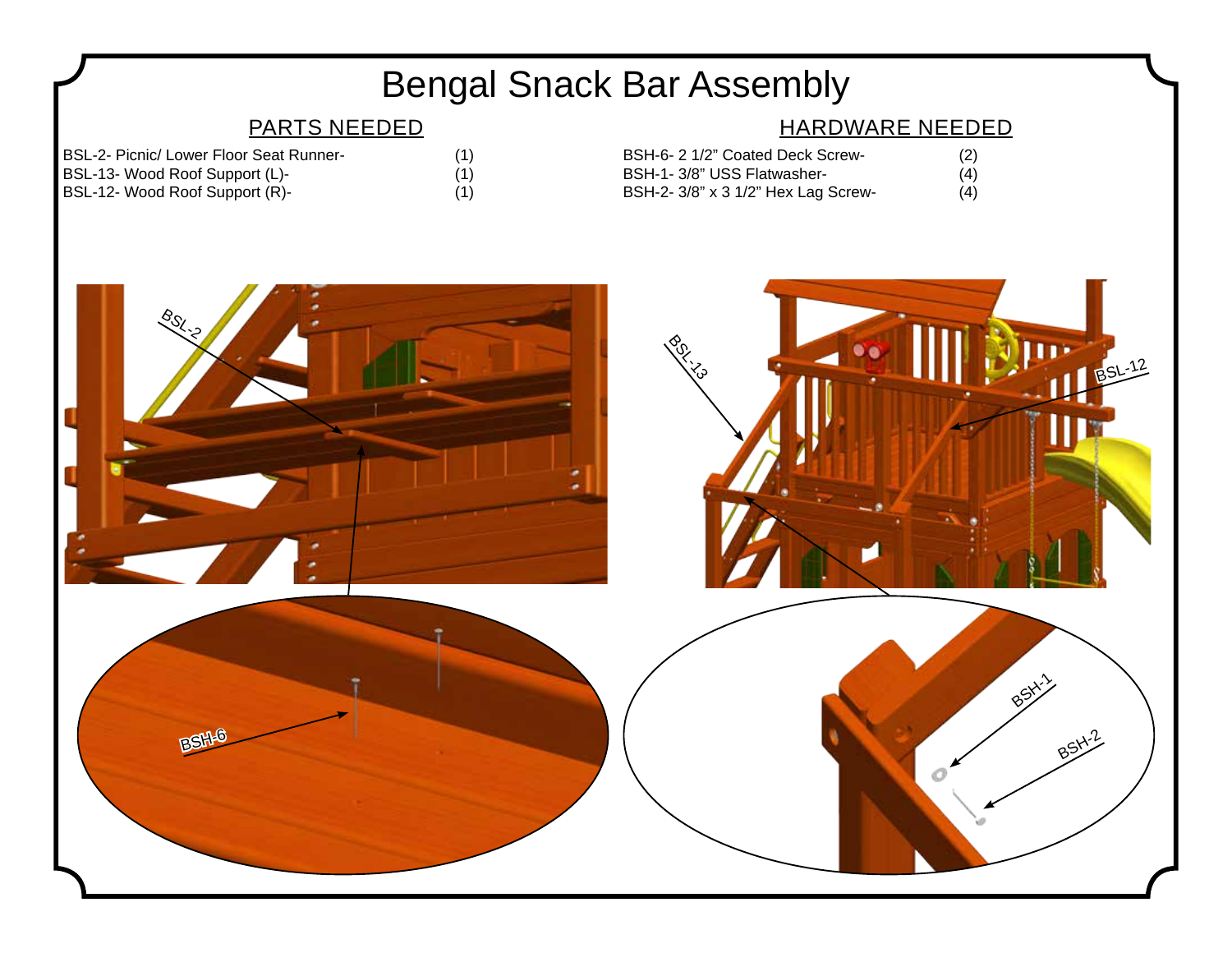